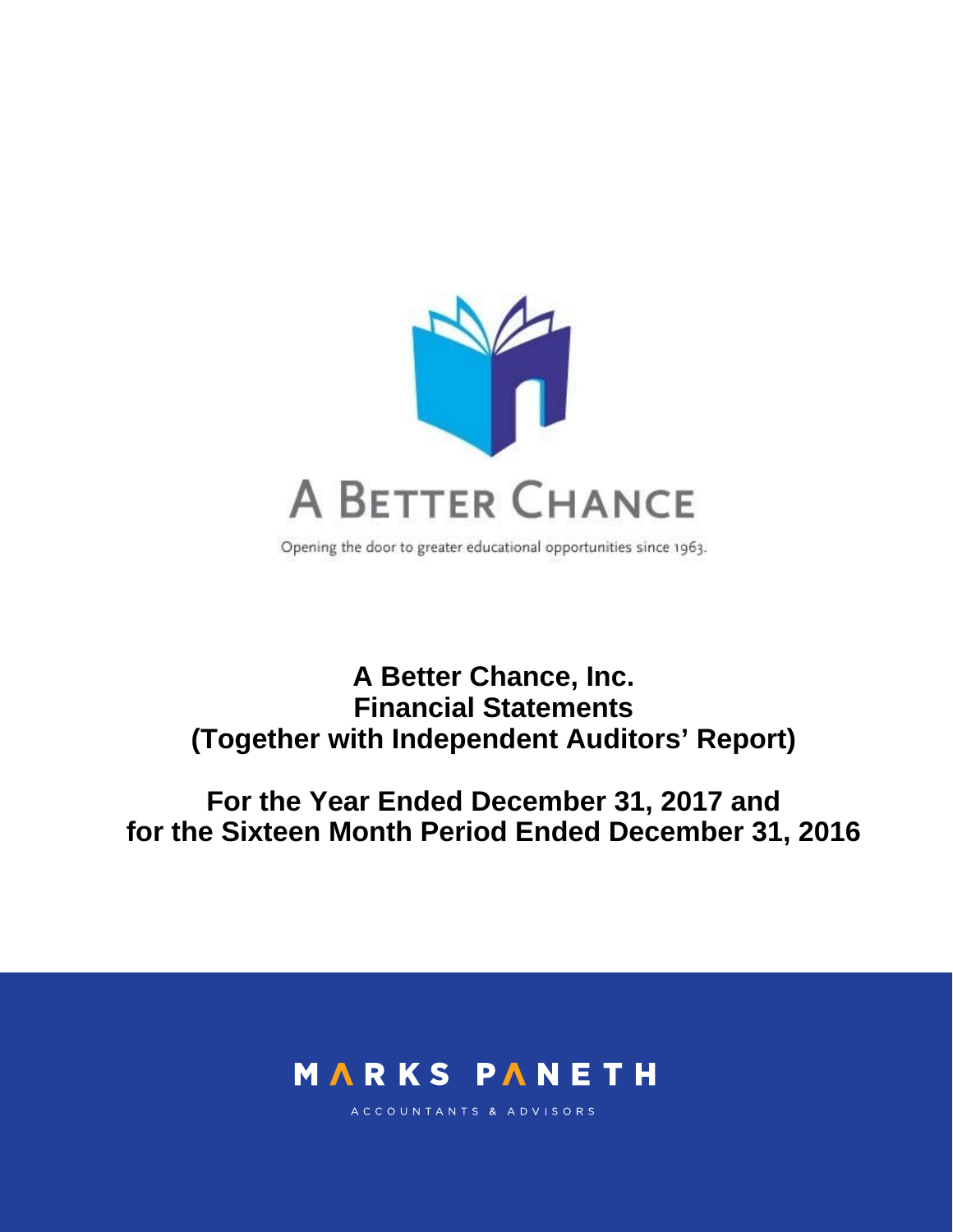# A BETTER CHANCE, INC.

# **FINANCIAL STATEMENTS** (Together with Independent Auditors' Report)

# FOR THE YEAR ENDED DECEMBER 31, 2017 AND FOR THE SIXTEEN MONTH PERIOD ENDED DECEMBER 31, 2016

# **CONTENTS**

# Page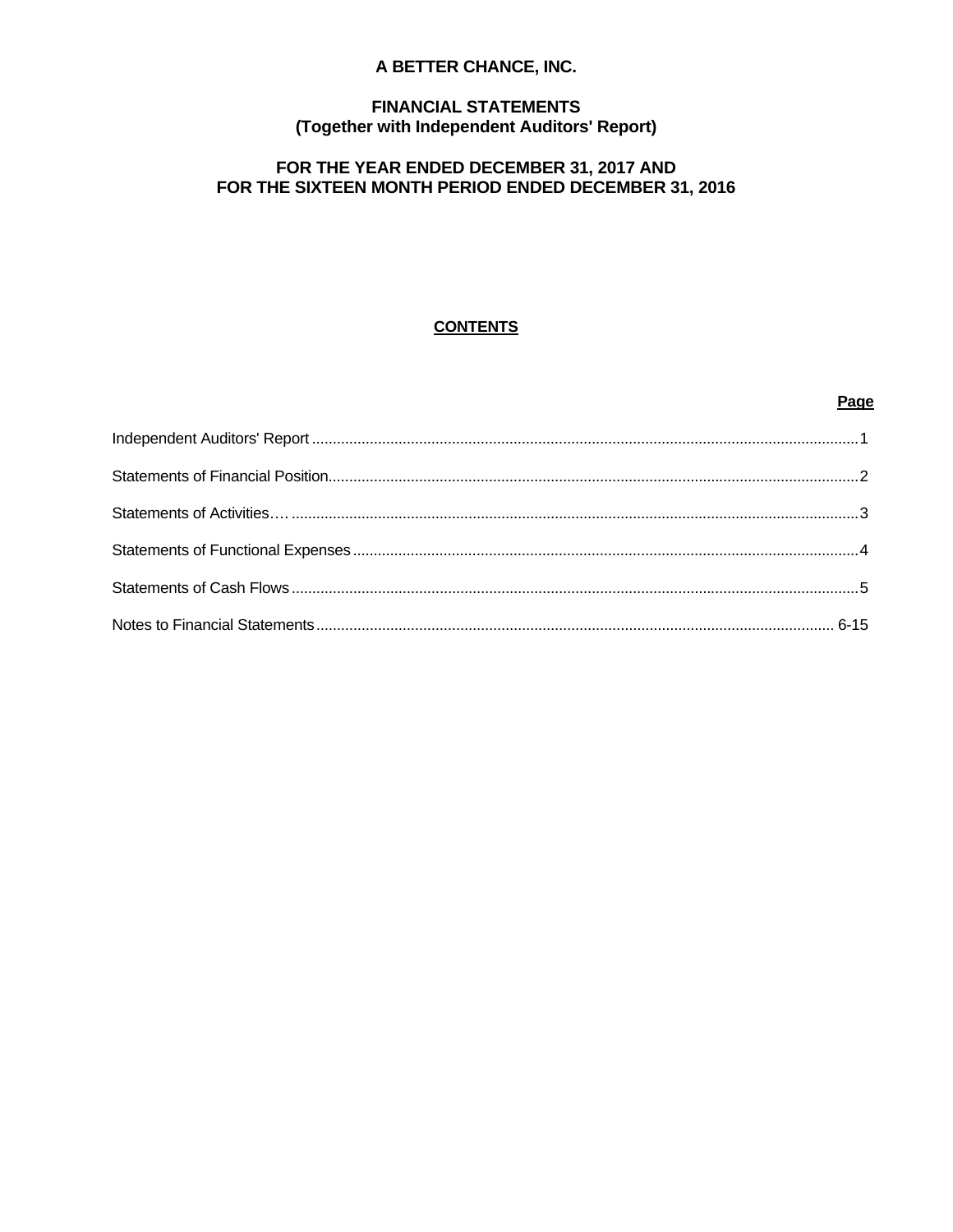Marks Paneth LLP 685 Third Avenue New York, NY 10017 P 212.503.8800 F 212.370.3759 markspaneth.com

# **INDEPENDENT AUDITORS' REPORT**

To the Board of Directors of A Better Chance, Inc.

We have audited the accompanying financial statements of A Better Chance, Inc. (the "Organization"), which comprise the statements of financial position as of December 31, 2017 and 2016, and the related statements of activities, functional expenses and cash flows for the year ended December 31, 2017 and for the sixteen month period ended December 31, 2016, and the related notes to the financial statements.

### *Management's Responsibility for the Financial Statements*

Management is responsible for the preparation and fair presentation of these financial statements in accordance with accounting principles generally accepted in the United States of America; this includes the design, implementation, and maintenance of internal control relevant to the preparation of financial statements that are free from material misstatement, whether due to fraud or error.

#### *Auditors' Responsibility*

Our responsibility is to express an opinion on these financial statements based on our audits. We conducted our audits in accordance with auditing standards generally accepted in the United States of America. Those standards require that we plan and perform the audit to obtain reasonable assurance about whether the financial statements are free from material misstatement.

An audit involves performing procedures to obtain audit evidence about the amounts and disclosures in the financial statements. The procedures selected depend on the auditor's judgment, including the assessment of the risks of material misstatement of the financial statements, whether due to fraud or error. In making those risk assessments, the auditor considers internal control relevant to the entity's preparation and fair presentation of the financial statements in order to design audit procedures that are appropriate in the circumstances, but not for the purpose of expressing an opinion on the effectiveness of the entity's internal control. Accordingly, we express no such opinion. An audit also includes evaluating the appropriateness of accounting policies used and the reasonableness of significant accounting estimates made by management, as well as evaluating the overall presentation of the financial statements.

We believe that the audit evidence we have obtained is sufficient and appropriate to provide a basis for our audit opinion.

#### *Opinion*

In our opinion, the financial statements referred to above present fairly, in all material respects, the financial position of A Better Chance, Inc. as of December 31, 2017 and 2016, and the changes in its net assets and its cash flows for the year ended December 31, 2017 and for the sixteen month period ended December 31, 2016 in accordance with accounting principles generally accepted in the United States of America.

Marks Paneth UP

New York, NY June 15, 2018

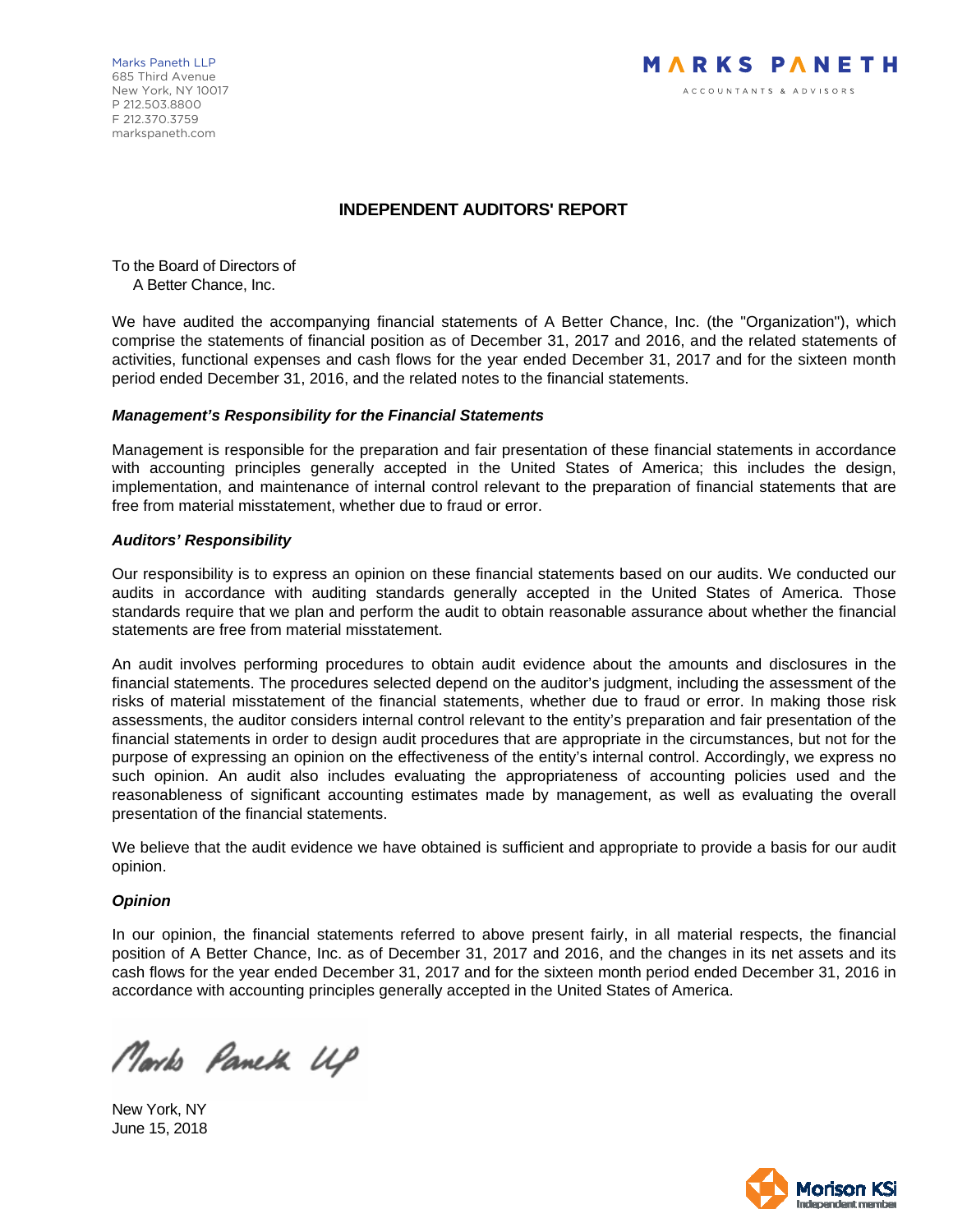# **A BETTER CHANCE, INC. STATEMENTS OF FINANCIAL POSITION AS OF DECEMBER 31, 2017 AND 2016**

|                                                          | 2017             | 2016             |
|----------------------------------------------------------|------------------|------------------|
| <b>ASSETS</b>                                            |                  |                  |
| Cash and cash equivalents (Notes 2C and 12)              | \$<br>388,244    | \$<br>272,493    |
| Grants and pledges receivable, net (Notes 2D and 3)      | 1,044,610        | 1,463,250        |
| Prepaid expenses and other assets                        | 41,107           | 39,418           |
| Investments, at fair value (Notes 2F, 4 and 12)          | 10,973,610       | 12,176,379       |
| Property and equipment, net (Notes 2E and 5)             | 31,282           | 48,504           |
| Beneficial interest in perpetual trust (Notes 2K and 11) | 1,093,373        | 999,869          |
| <b>TOTAL ASSETS</b>                                      | \$<br>13,572,226 | \$<br>14,999,913 |
| <b>LIABILITIES</b>                                       |                  |                  |
| Accounts payable and accrued expenses                    | \$<br>181,714    | \$<br>145,437    |
| Accrued vacation                                         | 87,354           | 92,562           |
| Bank lines of credit (Note 6)                            | 1,454,000        | 2,954,000        |
| Deferred rent (Note 9)                                   | 136,497          | 162,429          |
| Deferred revenue (Note 2G)                               | 207,461          | 118,896          |
| <b>TOTAL LIABILITIES</b>                                 | 2,067,026        | 3,473,324        |
| <b>COMMITMENTS AND CONTINGENCIES (Note 9)</b>            |                  |                  |
| <b>NET ASSETS (Note 2B)</b>                              |                  |                  |
| Unrestricted deficit (Note 13)                           | (1,312,625)      | (2, 253, 820)    |
| Temporarily restricted (Note 10)                         | 2,619,496        | 1,675,584        |
| Permanently restricted (Note 11)                         | 10,198,329       | 12,104,825       |
| <b>TOTAL NET ASSETS</b>                                  | 11,505,200       | 11,526,589       |
| <b>TOTAL LIABILITIES AND NET ASSETS</b>                  | \$<br>13,572,226 | \$<br>14,999,913 |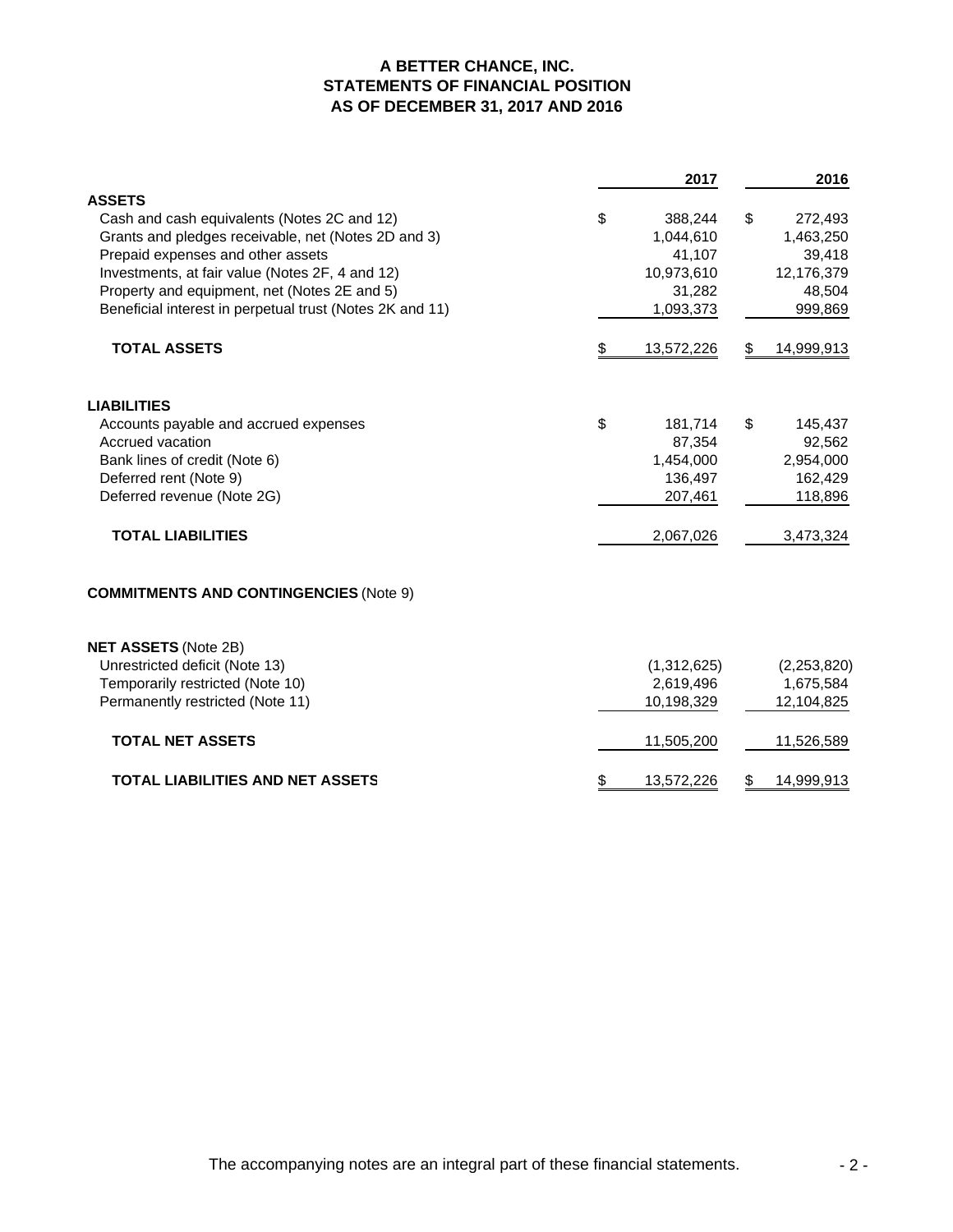#### **A BETTER CHANCE, INC. STATEMENTS OF ACTIVITIES FOR THE YEAR ENDED DECEMBER 31, 2017 AND FOR THE SIXTEEN MONTH PERIOD ENDED DECEMBER 31, 2016**

|                                                                                 |                     |               | For the Year Ended December 31, 2017 |                                  |                          |                      | For the Sixteen Month Period Ended December 31, 2016 |                     |     |                                  |    |                           |
|---------------------------------------------------------------------------------|---------------------|---------------|--------------------------------------|----------------------------------|--------------------------|----------------------|------------------------------------------------------|---------------------|-----|----------------------------------|----|---------------------------|
|                                                                                 | <b>Unrestricted</b> |               | Temporarily<br>Restricted            | Permanently<br><b>Restricted</b> | <b>Total</b><br>2017     | <b>Total</b><br>2016 |                                                      | <b>Unrestricted</b> |     | Temporarily<br><b>Restricted</b> |    | Permanently<br>Restricted |
| OPERATING PUBLIC SUPPORT AND REVENUE:                                           |                     |               |                                      |                                  |                          |                      |                                                      |                     |     |                                  |    |                           |
| Special events                                                                  |                     | 956,197       | \$                                   | \$                               | \$<br>956,197            | \$<br>1,239,241      | - \$                                                 | 1,239,241           | -\$ |                                  | \$ |                           |
| Less: costs of direct benefits to donors (Note 2I)                              |                     | (91, 214)     |                                      |                                  | (91, 214)                | (115, 952)           |                                                      | (115, 952)          |     |                                  |    |                           |
| Net revenues from special events                                                |                     | 864,983       |                                      |                                  | 864,983                  | 1,123,289            |                                                      | 1,123,289           |     |                                  |    |                           |
| Contributions and grants (Note 7)                                               |                     | 1,222,911     | 743,190                              |                                  | 1,966,101                | 2,078,021            |                                                      | 1,689,443           |     | 376,078                          |    | 12,500                    |
| Contributions in kind (Note 2H)                                                 |                     | 31,812        |                                      |                                  | 31,812                   | 106,236              |                                                      | 106,236             |     |                                  |    |                           |
| School membership dues (Note 2G)                                                |                     | 174,935       |                                      |                                  | 174,935                  | 191,780              |                                                      | 191,780             |     |                                  |    |                           |
| Registration fees and other                                                     |                     | 161,038       |                                      |                                  | 161,038                  | 211,373              |                                                      | 211,373             |     |                                  |    |                           |
| Board appropriations of accumulated endowment earnings for operations (Note 11) |                     | 500,000       |                                      |                                  | 500,000                  | 700,000              |                                                      | 700,000             |     |                                  |    |                           |
| Net assets released from restrictions (Notes 2B and 10)                         |                     | 583,519       | (583, 519)                           |                                  | $\overline{\phantom{a}}$ |                      |                                                      | 2,170,110           |     | (2, 170, 110)                    |    | $\overline{\phantom{a}}$  |
| TOTAL OPERATING PUBLIC SUPPORT AND REVENUE                                      |                     | 3,539,198     | 159,671                              |                                  | 3,698,869                | 4,410,699            |                                                      | 6,192,231           |     | (1,794,032)                      |    | 12,500                    |
| <b>OPERATING EXPENSES (Note 2J):</b>                                            |                     |               |                                      |                                  |                          |                      |                                                      |                     |     |                                  |    |                           |
| Program services                                                                |                     | 3,011,755     |                                      |                                  | 3,011,755                | 4,154,791            |                                                      | 4,154,791           |     |                                  |    |                           |
| Management and general                                                          |                     | 832,621       |                                      |                                  | 832,621                  | 734,436              |                                                      | 734,436             |     |                                  |    |                           |
| Fundraising                                                                     |                     | 948,487       |                                      |                                  | 948,487                  | 1,343,778            |                                                      | 1,343,778           |     |                                  |    |                           |
| <b>TOTAL OPERATING EXPENSES</b>                                                 |                     | 4,792,863     |                                      |                                  | 4,792,863                | 6,233,005            |                                                      | 6,233,005           |     |                                  |    |                           |
| <b>CHANGE IN NET ASSETS FROM OPERATIONS</b>                                     |                     | (1, 253, 665) | 159,671                              |                                  | (1,093,994)              | (1,822,306)          |                                                      | (40, 774)           |     | (1,794,032)                      |    | 12,500                    |
| <b>NON-OPERATING ACTIVITIES:</b>                                                |                     |               |                                      |                                  |                          |                      |                                                      |                     |     |                                  |    |                           |
| Change in value of beneficial interest in perpetual trust (Note 2K)             |                     |               |                                      | 93,504                           | 93,504                   | (41, 225)            |                                                      |                     |     |                                  |    | (41, 225)                 |
| Investment activity (Note 4)                                                    |                     | 194,860       | 1,284,241                            |                                  | 1,479,101                | 966,972              |                                                      | 368,051             |     | 598,921                          |    |                           |
| Permanently restricted contribution repurposed (Note 11)                        |                     | 2,000,000     |                                      | (2,000,000)                      |                          |                      |                                                      |                     |     |                                  |    |                           |
| Board appropriations of accumulated endowment earnings for operations (Note 11) |                     |               | (500,000)                            |                                  | (500,000)                | (700,000)            |                                                      |                     |     | (700,000)                        |    | $\sim$                    |
| <b>TOTAL NON-OPERATING ACTIVITIES</b>                                           |                     | 2,194,860     | 784,241                              | (1,906,496)                      | 1,072,605                | 225,747              |                                                      | 368,051             |     | (101, 079)                       |    | (41, 225)                 |
| <b>CHANGE IN NET ASSETS (Note 13)</b>                                           |                     | 941,195       | 943,912                              | (1,906,496)                      | (21, 389)                | (1,596,559)          |                                                      | 327,277             |     | (1,895,111)                      |    | (28, 725)                 |
| Net assets (deficit) - beginning of year/period                                 |                     | (2, 253, 820) | 1,675,584                            | 12,104,825                       | 11,526,589               | 13,123,148           |                                                      | (2,581,097)         |     | 3,570,695                        |    | 12,133,550                |
| NET ASSETS (DEFICIT) - END OF YEAR                                              |                     | (1,312,625)   | 2,619,496<br>\$                      | \$10,198,329                     | \$11,505,200             | \$<br>11,526,589     |                                                      | (2,253,820)         | S.  | 1,675,584                        |    | \$12,104,825              |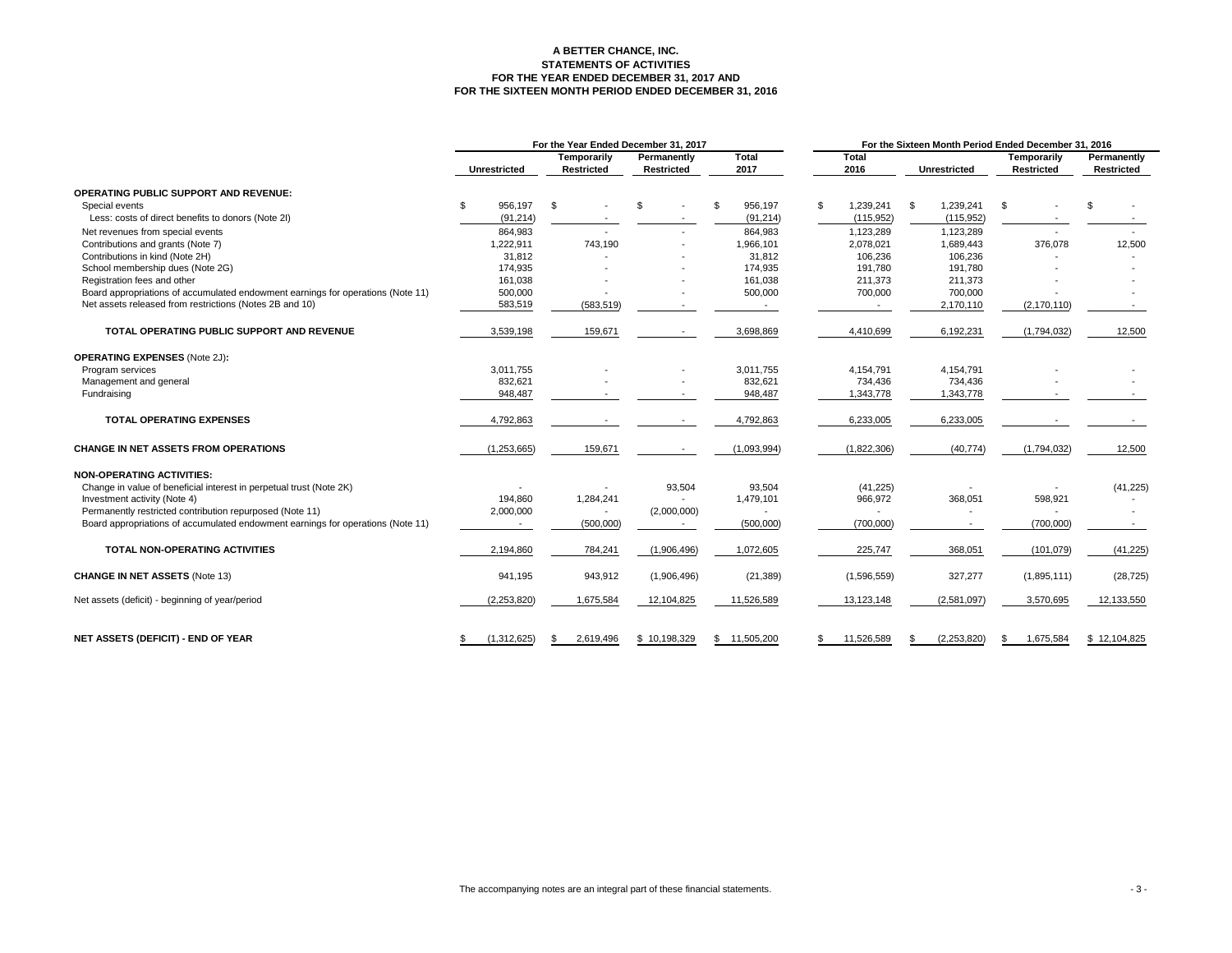#### **A BETTER CHANCE, INC. STATEMENTS OF FUNCTIONAL EXPENSES FOR THE YEAR ENDED DECEMBER 31, 2017 AND FOR THE SIXTEEN MONTH PERIOD ENDED DECEMBER 31, 2016**

|                                                                                      |                            |      |                              | For the Year Ended December 31, 2017 |    |                                        |    |               | For the Sixteen Month Period Ended December 31, 2016 |      |                            |      |                              |                            |                                  |                          |            |
|--------------------------------------------------------------------------------------|----------------------------|------|------------------------------|--------------------------------------|----|----------------------------------------|----|---------------|------------------------------------------------------|------|----------------------------|------|------------------------------|----------------------------|----------------------------------|--------------------------|------------|
|                                                                                      |                            |      |                              | <b>Supporting Services</b>           |    |                                        |    |               |                                                      |      |                            |      |                              | <b>Supporting Services</b> |                                  |                          |            |
|                                                                                      | Program<br><b>Services</b> |      | Management<br>and<br>General | <b>Fundraising</b>                   |    | Total<br>Supporting<br><b>Services</b> |    | Total<br>2017 | <b>Total</b><br>2016                                 |      | Program<br><b>Services</b> |      | Management<br>and<br>General |                            | Supporting<br><b>Fundraising</b> | Total<br><b>Services</b> |            |
| Personnel service costs                                                              | 1,419,572<br>\$.           | - \$ | 180,929                      | 445,748                              | £. | 626,677                                | \$ | 2,046,249     | 2,657,794                                            | - \$ | 1,840,220                  | - \$ | 222,183                      |                            | 595,391                          |                          | 817,574    |
| Payroll taxes and benefits (Note 8)                                                  | 305,830                    |      | 36,132                       | 93,977                               |    | 130,109                                |    | 435,939       | 546,746                                              |      | 380,023                    |      | 41,840                       |                            | 124,883                          |                          | 166,723    |
| Printing and publications                                                            | 17,419                     |      | 3,429                        | 20,718                               |    | 24.147                                 |    | 41,566        | 114,178                                              |      | 30,800                     |      | 6,203                        |                            | 77.175                           |                          | 83,378     |
| Postage and shipping<br>Professional fees                                            | 6,995                      |      | 6,064                        | 7,990                                |    | 14,054                                 |    | 21,049        | 42,305                                               |      | 14,862                     |      | 4,898                        |                            | 22,545                           |                          | 27,443     |
| (Includes in-kind of \$1,375 and \$2,900 in 2017 and 2016, respectively) (Note 2H)   | 110.288                    |      | 115,905                      | 142,202                              |    | 258.107                                |    | 368.395       | 576.728                                              |      | 268,121                    |      | 68,845                       |                            | 239.762                          |                          | 308,607    |
| Rent and utilities (Note 9)                                                          | 275,069                    |      | 26,929                       | 77,229                               |    | 104,158                                |    | 379,227       | 510,271                                              |      | 379,898                    |      | 32,063                       |                            | 98,310                           |                          | 130,373    |
| Telephone/telecommunications                                                         | 25,564                     |      | 12,052                       | 8,411                                |    | 20,463                                 |    | 46,027        | 63,403                                               |      | 33,005                     |      | 22,894                       |                            | 7,504                            |                          | 30,398     |
| Equipment purchases and rentals (Note 9)<br>Office supplies                          | 29,872                     |      | 3,823                        | 11,626                               |    | 15,449                                 |    | 45,321        | 78,566                                               |      | 49,086                     |      | 13,953                       |                            | 15,527                           |                          | 29,480     |
| (Includes in-kind of \$0 and \$4,506 in 2017 and 2016, respectively) (Note 2H)       | 21,250                     |      | 22,047                       | 1,090                                |    | 23,137                                 |    | 44,387        | 31,072                                               |      | 10,193                     |      | 19,730                       |                            | 1,149                            |                          | 20,879     |
| Insurance                                                                            | 25,309                     |      | 2,902                        | 9,315                                |    | 12,217                                 |    | 37,526        | 42,733                                               |      | 28,860                     |      | 3,305                        |                            | 10,568                           |                          | 13,873     |
| Recruiting                                                                           | 20,969                     |      | 582                          | 17,262                               |    | 17,844                                 |    | 38,813        | 20,511                                               |      | 6,159                      |      | 12,949                       |                            | 1,403                            |                          | 14,352     |
| Staff training and development<br>Awards and financial assistance                    | 3,738                      |      | 50                           | 298                                  |    | 348                                    |    | 4,086         | 11,786                                               |      | 8,966                      |      | 158                          |                            | 2,662                            |                          | 2,820      |
| (Includes in-kind of \$12,295 and \$40,636 in 2017 and 2016, respectively) (Note 2H) | 70,837                     |      |                              | 13,562                               |    | 13,562                                 |    | 84.399        | 76,679                                               |      | 74,463                     |      | $\sim$                       |                            | 2,216                            |                          | 2,216      |
| Subscriptions and dues<br>Travel and meetings                                        | 47,312                     |      | 5,436                        | 18,722                               |    | 24,158                                 |    | 71,470        | 92,215                                               |      | 43,975                     |      | 6,203                        |                            | 42,037                           |                          | 48,240     |
| (Includes in-kind of \$18,142 and \$58,194 in 2017 and 2016, respectively) (Note 2H) | 516,041                    |      | 14,007                       | 13,118                               |    | 27,125                                 |    | 543,166       | 937,949                                              |      | 829,560                    |      | 51,443                       |                            | 56,946                           |                          | 108,389    |
| Interest expense                                                                     | 57,718                     |      | 6,847                        | 21,534                               |    | 28,381                                 |    | 86,099        | 75.661                                               |      | 38,568                     |      | 24,100                       |                            | 12.993                           |                          | 37,093     |
| Costs of direct benefits to donors (deducted below) (Note 2I)                        | $\sim$                     |      | $\sim$                       | 91,214                               |    | 91,214                                 |    | 91,214        | 115,952                                              |      | $\sim$                     |      | $\overline{\phantom{a}}$     |                            | 115,952                          |                          | 115,952    |
| Investment fees (Note 4) (deducted below)                                            | 51.478                     |      | 6,034                        | 18,926                               |    | 24,960                                 |    | 76,438        | 90.990                                               |      | 68,020                     |      | 2,244                        |                            | 20.726                           |                          | 22,970     |
| Depreciation and amortization                                                        | 19,249                     |      | 632                          | 2,041                                |    | 2,673                                  |    | 21,922        | 28,277                                               |      | 24,957                     |      | 727                          |                            | 2,593                            |                          | 3,320      |
| Bad debt                                                                             | ٠                          |      | 366,627                      | ۰.                                   |    | 366,627                                |    | 366,627       | 191,704                                              |      | $\sim$                     |      | 191,704                      |                            | $\sim$                           |                          | 191,704    |
| Miscellaneous                                                                        | 38.723                     |      | 28,228                       | 43,644                               |    | 71.872                                 |    | 110,595       | 134,427                                              |      | 93,075                     |      | 11.238                       |                            | 30.114                           |                          | 41,352     |
| Sub-total                                                                            | 3,063,233                  |      | 838,655                      | 1,058,627                            |    | 1,897,282                              |    | 4,960,515     | 6,439,947                                            |      | 4,222,811                  |      | 736,680                      |                            | 1,480,456                        |                          | 2,217,136  |
| Less: expenses deducted directly from revenues                                       |                            |      |                              |                                      |    |                                        |    |               |                                                      |      |                            |      |                              |                            |                                  |                          |            |
| on the statements of activities                                                      | (51, 478)                  |      | (6,034)                      | (110, 140)                           |    | (116, 174)                             |    | (167, 652)    | (206, 942)                                           |      | (68, 020)                  |      | (2, 244)                     |                            | (136, 678)                       |                          | (138, 922) |
| <b>TOTAL EXPENSES</b>                                                                | \$<br>3,011,755            |      | 832,621                      | 948,487<br>- \$                      | s. | 1,781,108                              | S. | 4,792,863     | 6,233,005                                            | S.   | 4,154,791                  | £.   | 734,436                      | \$                         | 1,343,778                        | -S                       | 2,078,214  |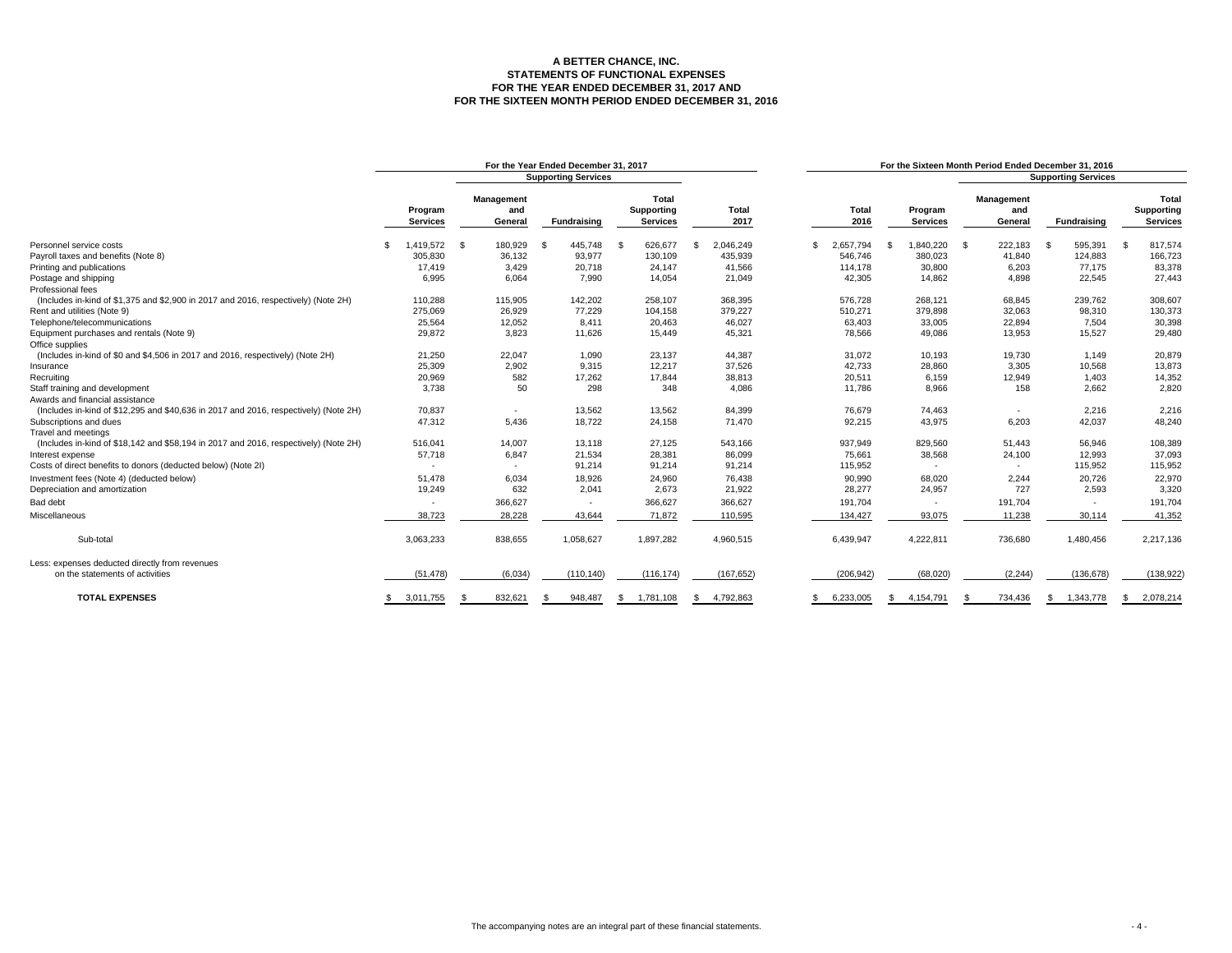# **A BETTER CHANCE, INC. STATEMENTS OF CASH FLOWS FOR THE YEAR ENDED DECEMBER 31, 2017 AND FOR THE SIXTEEN MONTH PERIOD ENDED DECEMBER 31, 2016**

|                                                                                                    | 2017            | 2016              |
|----------------------------------------------------------------------------------------------------|-----------------|-------------------|
| <b>CASH FLOWS FROM OPERATING ACTIVITIES:</b>                                                       |                 |                   |
| Change in net assets                                                                               | \$<br>(21, 389) | \$<br>(1,596,559) |
| Adjustments to reconcile change in net assets to                                                   |                 |                   |
| net cash used in operating activities:                                                             |                 |                   |
| Depreciation and amortization                                                                      | 21,922          | 28,277            |
| Bad debt                                                                                           | 366,627         | 191,704           |
| Change in discount on grants and pledges receivable                                                | (9,712)         | (8, 369)          |
| Permanently restricted contributions                                                               |                 | (12,500)          |
| Unrealized gain on investments                                                                     | (327, 509)      | (318, 735)        |
| Realized gain on investments                                                                       | (984, 055)      | (377, 414)        |
| Change in value of beneficial interest in perpetual trust                                          | (93, 504)       | 41,225            |
| Sub-total                                                                                          | (1,047,620)     | (2,052,371)       |
| Changes in operating assets and liabilities:                                                       |                 |                   |
| Decrease (increase) in assets:                                                                     |                 |                   |
| Grants and pledges receivable                                                                      | 61,725          | 735,844           |
| Prepaid expenses and other assets                                                                  | (1,689)         | 5,840             |
| Increase (decrease) in liabilities:                                                                |                 |                   |
| Accounts payable and accrued expenses                                                              | 36,277          | 19,161            |
| Accrued vacation                                                                                   | (5,208)         | (7, 363)          |
| Deferred rent                                                                                      | (25, 932)       | (9,030)           |
| Deferred revenue                                                                                   | 88,565          | 90,961            |
| <b>Net Cash Used in Operating Activities</b>                                                       | (893, 882)      | (1,216,958)       |
| <b>CASH FLOWS FROM INVESTING ACTIVITIES:</b>                                                       |                 |                   |
| Proceeds from sale of investments                                                                  | 5,429,591       | 1,135,749         |
| Purchase of investments                                                                            | (2,915,258)     | (400, 095)        |
| Purchase of property and equipment                                                                 | (4,700)         | (4,661)           |
| <b>Net Cash Provided by Investing Activities</b>                                                   | 2,509,633       | 730,993           |
| <b>CASH FLOWS FROM FINANCING ACTIVITIES:</b>                                                       |                 |                   |
| Permanently restricted contributions                                                               |                 | 12,500            |
| Proceeds from bank lines of credit                                                                 | 500,000         | 880,000           |
| Repayment of bank lines of credit                                                                  | (2,000,000)     | (150,000)         |
| Net Cash (Used in) Provided by Financing Activities                                                | (1,500,000)     | 742,500           |
| NET INCREASE IN CASH AND CASH EQUIVALENTS                                                          | 115,751         | 256,535           |
| Cash and cash equivalents - beginning of year/period                                               | 272,493         | 15,958            |
| CASH AND CASH EQUIVALENTS - END OF YEAR                                                            | \$<br>388,244   | \$<br>272,493     |
| <b>Supplemental Disclosure of Cash Flow Information:</b><br>Cash paid during the year for interest | \$<br>86,099    | \$<br>75,661      |
|                                                                                                    |                 |                   |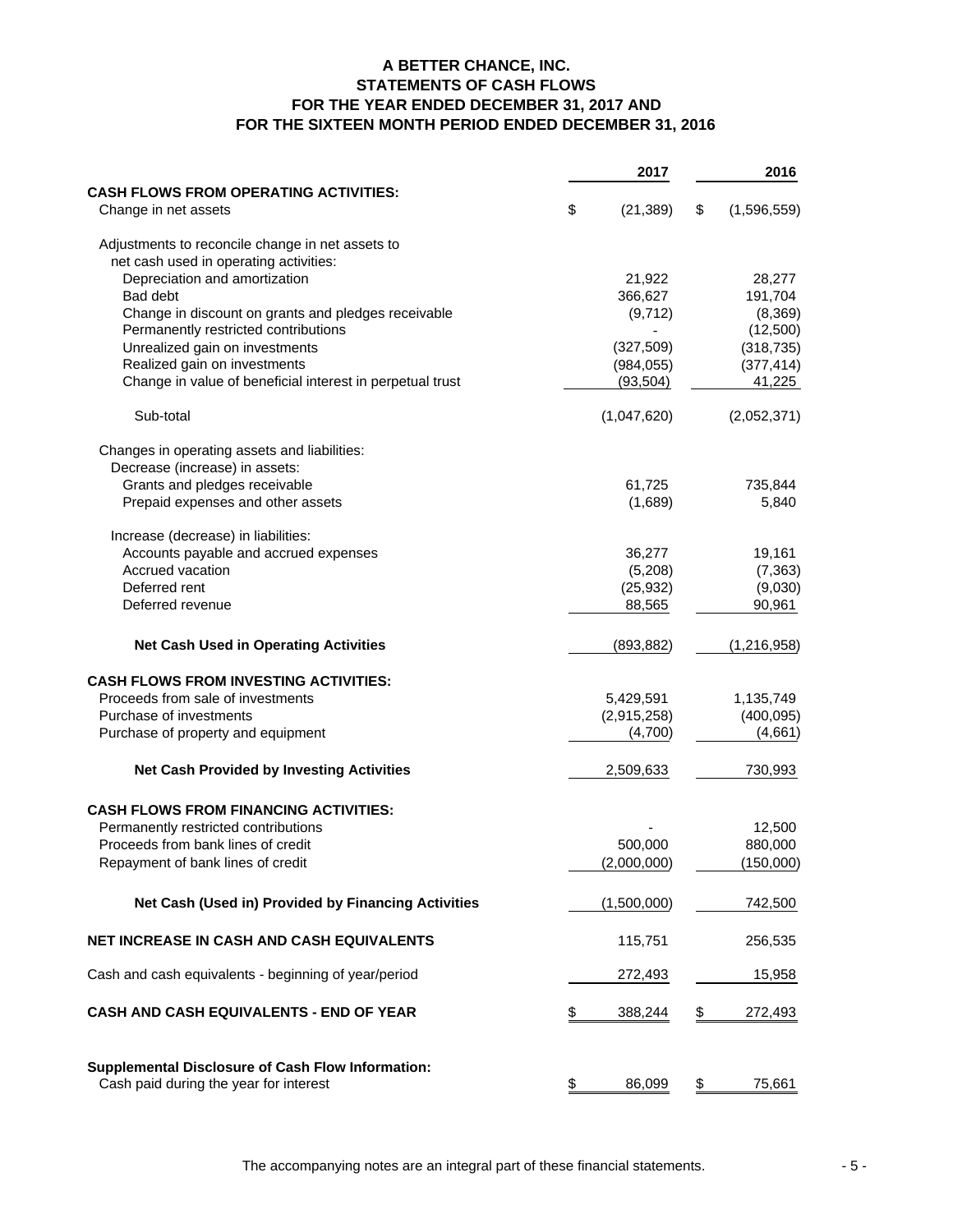### **NOTE 1** – **ORGANIZATION AND NATURE OF ACTIVITIES**

A Better Chance, Inc. (the "Organization") is a tax-exempt corporation under Section 501(c)(3) of the Internal Revenue Code. The Organization believes it is the oldest and only national organization of its kind changing the life trajectory for academically talented youth of color via access to rigorous and prestigious educational opportunities for students in grades 6-12. Its mission is to increase substantially the number of well-educated young people of color who are capable of assuming positions of responsibility and leadership in American society. It carries out this mission through its signature College Preparatory Schools Program ("CPSP"), which recruits, refers and places approximately 500 new students annually and supports more than 2000 scholars at more than 350 member schools in 27 states. The Organization has been opening the doors to greater educational opportunities since 1963.

The Organization provides talented students of color with outstanding educational opportunities to enable them to fulfill their potential. Since its founding in 1963, the Organization has produced more than 15,000 alumni who have gone onto successful careers in business, medicine, education, politics, and the arts. These young people have not only bettered their own lives, but have improved the lives of others through their contributions to society and their communities. With a modest budget, the Organization helps leverage over \$15 million in student financial aid provided by a national network of over 350 member schools. The Organization's alumni, with successful careers in business, medicine, education, politics and the arts, are the living product of the Organization's impact and program success.

The students served by the Organization are approximately 65% African-American, 15% Hispanic/Latino, 8% Asian-American, 1% Native American, and 12% who describe themselves as multi-racial. 46% of incoming Scholars for the school year 2016-2017 were from households making less than the national household median income. About 46% of the Organization's Scholars come from single-parent households. For these young people, the Organization offers an educational opportunity they would not have otherwise.

#### **NOTE 2** – **SUMMARY OF SIGNIFICANT ACCOUNTING POLICIES**

- A. The Organization's financial statements have been prepared on the accrual basis of accounting. The Organization adheres to accounting policies generally accepted in the United States of America ("U.S. GAAP").
- B. The Organization maintains its net assets under the following three classes:

#### Unrestricted

These represent resources received that have not been restricted by the donor and that have no time restrictions. Such resources are available for support of the Organization's operations over which the Board of Directors (the "Board") has discretionary control.

#### Temporarily Restricted

These represent net assets resulting from contributions and other inflows of assets whose use by the Organization is limited by donor-imposed stipulations that either expire by the passage of time or can be fulfilled and removed by actions of the Organization, pursuant to those stipulations. In addition, earnings on endowment assets are classified as temporarily restricted until appropriated for operations by the Board. When such stipulations end or are fulfilled or endowment assets are appropriated for operations, such temporarily restricted net assets are reported in the statements of activities as net assets released from restrictions as to donor restrictions, or Board appropriations as to restrictions described by law.

#### Permanently Restricted

These represent net assets resulting from contributions and other inflows of assets whose use by the Organization is limited by donor-imposed stipulations that neither expire by the passage of time nor can be fulfilled or otherwise removed by actions of the Organization. Permanently restricted net assets consist of endowments and the beneficial interest in perpetual trust as described in Note 11.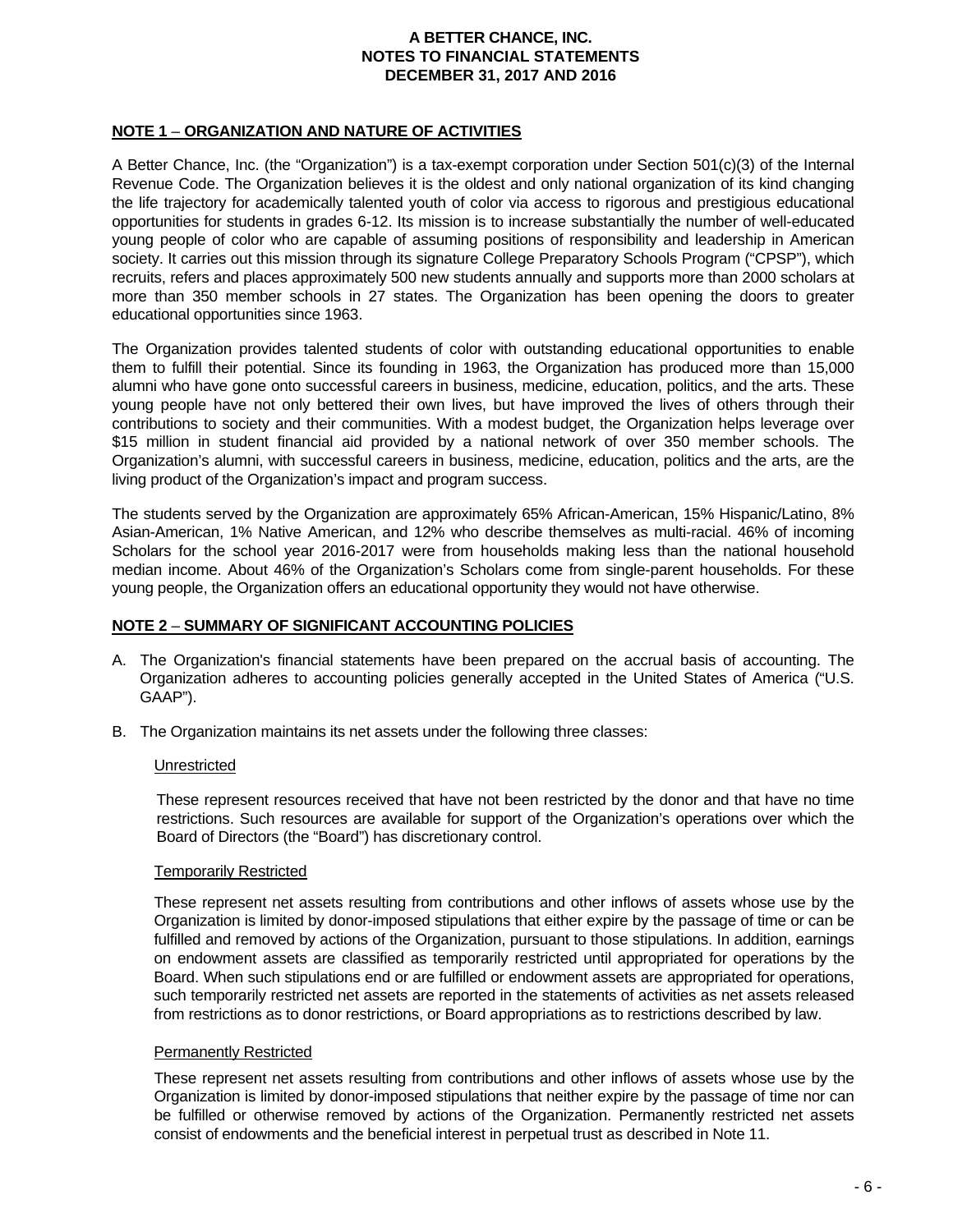### **NOTE 2** – **SUMMARY OF SIGNIFICANT ACCOUNTING POLICIES (Continued)**

- C. The Organization considers cash and cash equivalents to include highly liquid instruments with maturities of 90 days or less when acquired, except for money market funds held in the Organization's investment portfolio.
- D. Unconditional promises to give that are expected to be collected within one year are recorded at net realizable value. Unconditional promises to give that are expected to be collected in future years are recorded at the present value of their estimated future cash flows. The discounts on those amounts are computed using risk-adjusted interest rates applicable to the years in which the promises are received. Amortization of the discounts is included in contribution revenue. Conditional promises to give are not included as support until the conditions are substantially met.

As of December 31, 2017 and 2016, the Organization determined that an allowance for uncollectible grants and pledges receivable of approximately \$98,000 and \$120,000, respectively, was necessary. This determination was based on a combination of factors such as management's assessment of the creditworthiness of its donors, a review of individual accounts outstanding, and the aged basis of the receivables and historical experience.

- E. Property and equipment is stated at cost less accumulated depreciation and amortization. These amounts do not purport to represent replacement or realizable values. The Organization capitalizes all assets having a useful life of more than one year and a cost greater than \$2,500. Purchases below \$2,500 are expensed at the time of acquisition. Depreciation is provided on a straight-line basis over the estimated useful lives of the assets. Amortization of leasehold improvements is charged at the lesser of the life of the improvements or the lease.
- F. Investments are reported at fair value. Fair value is the price that would be received to sell an asset or paid to transfer a liability in an orderly transaction between market participants at the measurement date. See Note 4 for a discussion of fair value measurements.
- G. Membership dues collected in advance of the year to which they apply are recorded as deferred revenue.
- H. Contributions, including cash and in-kind contributions, are recorded as revenue in the period in which they are received. The Organization also receives contributed space and services that are an integral part of its operations. Contributed services and space amounting to \$31,812 and \$106,236 for the year ended December 31, 2017 and for the sixteen month period ended December 31, 2016, respectively, consists primarily of office space, financial assistance in the form of testing vouchers to waive testing fees and legal services that have been valued at the fair values that would have been incurred by the Organization to obtain them and are reported as revenue and expenses in the accompanying financial statements, because they met the criteria as prescribed by U.S. GAAP.
- I. The costs of direct benefit for special events include expenses for the benefit of the donor. For example, meals and facilities rental are considered direct costs of special events.
- J. The costs of providing the various programs and other activities have been summarized on a functional basis. Accordingly, certain costs have been allocated among the programs and supporting services benefited.
- K. The Organization is the beneficiary of a perpetual trust held by a third-party trustee. The fair value of the Organization's beneficial interest in this trust is equal to the fair market value of the assets underlying the trust attributable to the Organization's interest. The assets consist primarily of equities, fixed income and short-term investments. The change in value of this trust is reflected within the permanently restricted net asset class.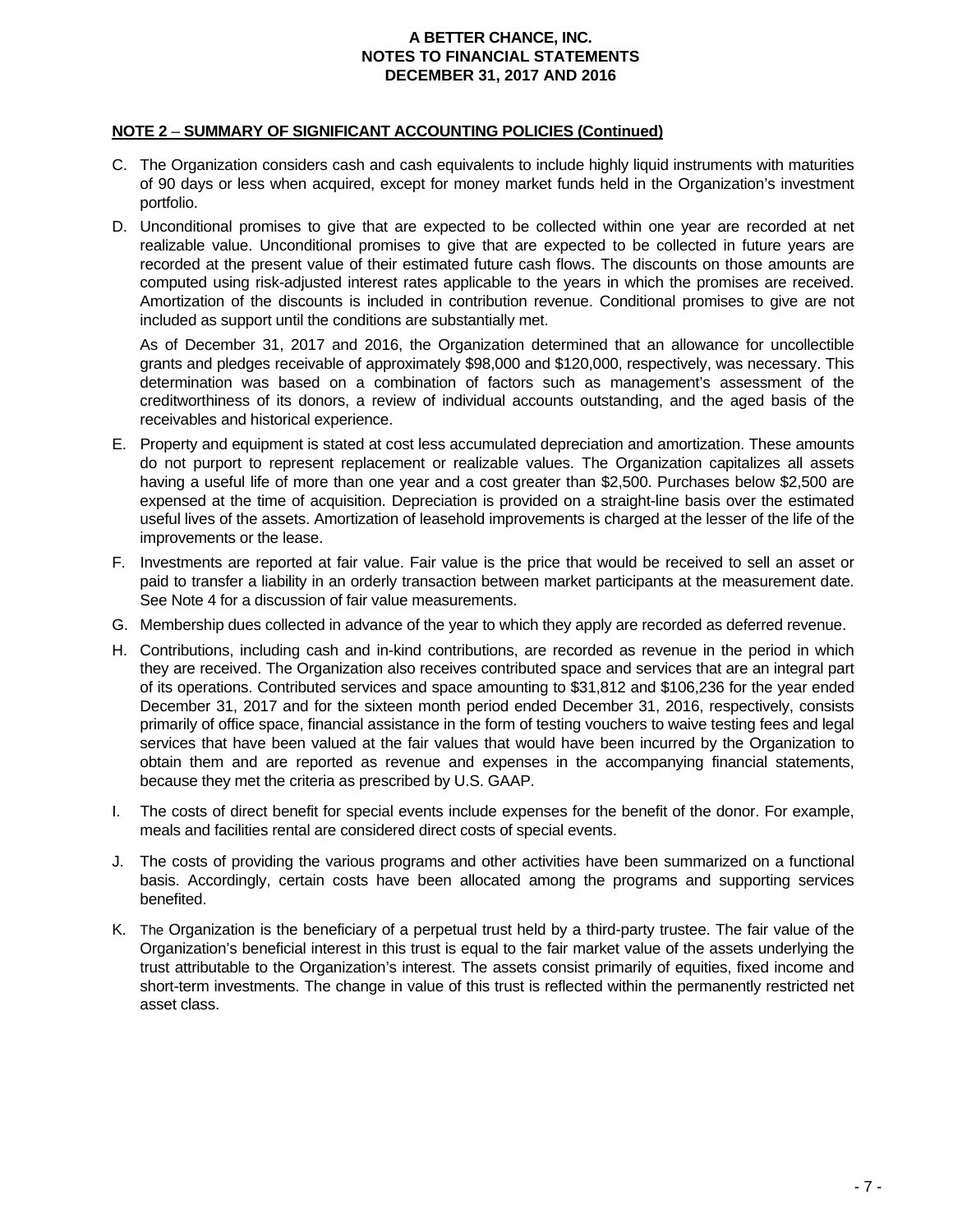# **NOTE 2** – **SUMMARY OF SIGNIFICANT ACCOUNTING POLICIES (Continued)**

L. The preparation of financial statements in conformity with U.S. GAAP requires management to make estimates and assumptions that affect the reported amounts of assets and liabilities and disclosures at the date of the financial statements and the reported amounts of revenues and expenses during the reported period. Actual results could differ from those estimates.

# **NOTE 3 – GRANTS AND PLEDGES RECEIVABLE, NET**

Grants and pledges receivable consist of the following as of December 31:

|                                                                                      | 2017                                  | 2016                                 |
|--------------------------------------------------------------------------------------|---------------------------------------|--------------------------------------|
| Amount due in less than one year<br>Amount due from one to five years                | \$<br>884,142<br>266,000<br>1,150,142 | S<br>993,470<br>607,207<br>1,600,677 |
| Less: allowance for doubtful accounts<br>Less: unamortized discount to present value | (97,960)<br>(7,572)                   | (120, 143)<br>(17, 284)              |
|                                                                                      | 1.044.610                             | ,463,250                             |

The pledges to be received after one year are recorded net of discounts at risk adjusted interest rates ranging from 1.93% to 2.70% as of December 31, 2017 and 1.93% to 2.43% as of December 31, 2016 to reflect the present value of future cash flows. The amortization of the discount is reflected as additional contribution revenue in the accompanying financial statements.

# **NOTE 4 – INVESTMENTS AND FAIR VALUE MEASUREMENTS**

Investments consist of the following as of December 31:

|                                                  | 2017       | 2016              |
|--------------------------------------------------|------------|-------------------|
| Equity securities                                | 7,333,355  | 6,548,164         |
| Fixed income mutual funds (Note 6)               | 1,326,341  | 3,290,328         |
| Corporate bonds                                  | 533,410    | 472,653           |
| U.S. Treasury & other U.S. government securities | 903,129    | 1,080,370         |
| Money market funds (Note 6)                      | 877,375    | 784,864           |
|                                                  | 10,973,610 | <u>12,176,379</u> |

Investments are subject to market volatility that could change their carrying value in the near term.

Investment activity consists of the following for the year ended December 31, 2017 and for the sixteen month period ended December 31, 2016:

|                        | 2017             | 2016          |
|------------------------|------------------|---------------|
| Interest and dividends | \$<br>243.975    | \$<br>361,813 |
| Unrealized gain        | 327,509          | 318,735       |
| Realized gain          | 984,055          | 377,414       |
| Investment fees        | (76, 438)        | (90, 990)     |
|                        | <u>1,479,101</u> | 966,972       |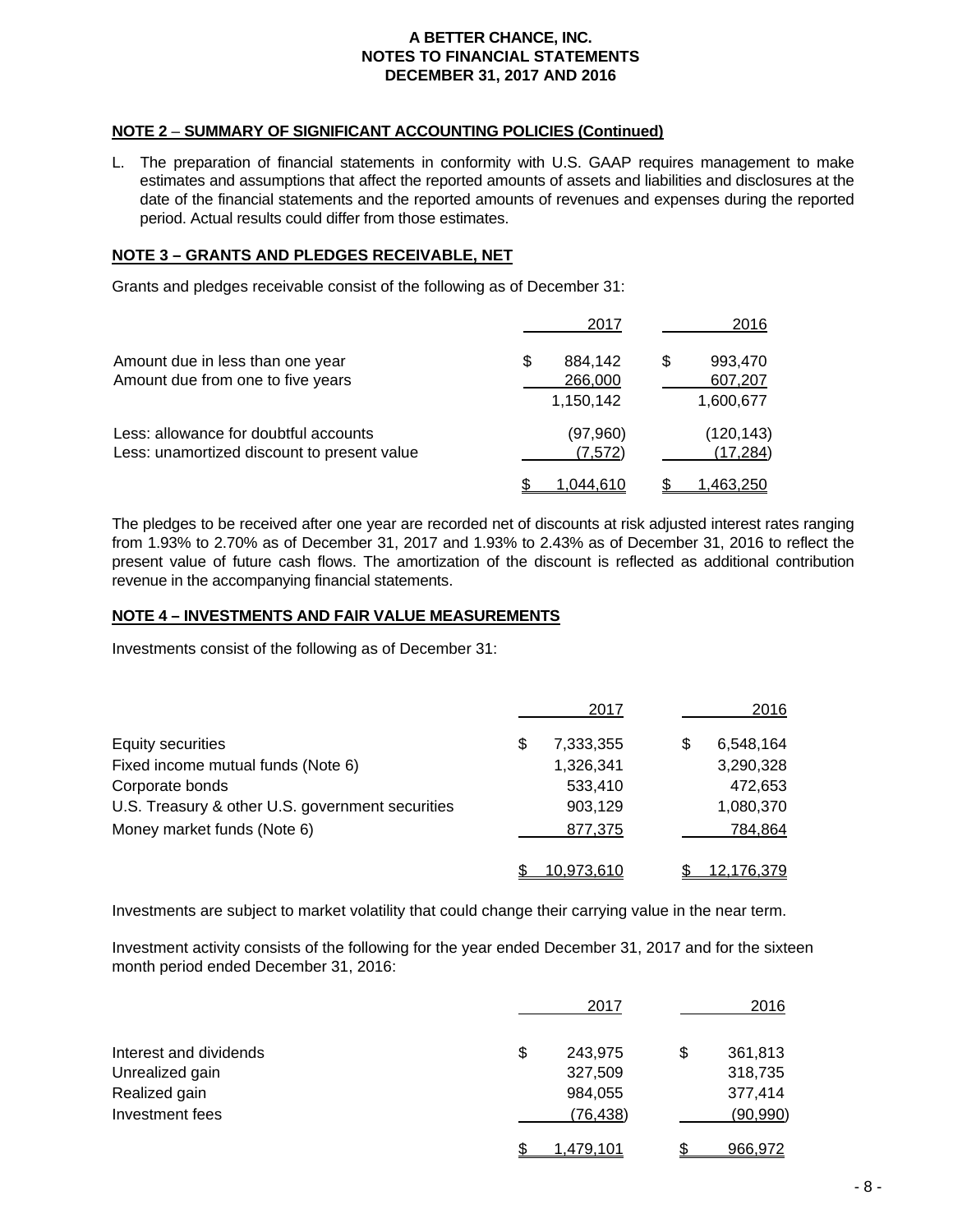#### **NOTE 4 – INVESTMENTS AND FAIR VALUE MEASUREMENTS (Continued)**

In determining the fair value, the Organization utilizes valuation techniques that maximize the use of observable inputs and minimize the use of unobservable inputs to the extent possible in its assessment of fair value.

The fair value hierarchy defined three levels as follows:

Level 1: Valuations based on quoted prices (unadjusted) in an active market that are accessible at the measurement date for identical assets or liabilities. The fair value hierarchy gives the highest priority to Level 1 inputs.

Level 2: Valuations based on observable inputs other than Level 1 prices such as quoted prices for similar assets or liabilities; quoted prices in inactive markets; or model-derived valuations in which all significant inputs are observable or can be derived principally from or corroborated with observable market data.

Level 3: Valuations based on unobservable inputs are used when little or no market data is available. The fair value hierarchy gives lowest priority to Level 3 inputs.

Investments in equities, fixed income mutual funds, U.S. treasury bills and money market funds are valued using market prices in active markets (Level 1). Level 1 instrument valuations are obtained from real-time quotes for transactions in active exchange markets involving identical assets. Investments in corporate bonds and government securities are valued using quoted prices in inactive markets (Level 2). Level 2 instruments valuations are obtained from similar assets or model-derived valuations in which all significant inputs are observable or can be derived principally from or corroborated with observable market data.

Financial assets carried at fair value as of December 31, 2017, are classified in the table as follows:

|                                      |                 |                  | Total           |
|--------------------------------------|-----------------|------------------|-----------------|
| <b>ASSETS CARRIED AT FAIR VALUE:</b> | Level 1         | Level 2          | 2017            |
|                                      |                 |                  |                 |
| Investments:                         |                 |                  |                 |
| Equity securities                    |                 |                  |                 |
| U.S. large cap                       | \$<br>3,340,383 | \$               | \$<br>3,340,383 |
| U.S. small/mid value                 | 621,530         |                  | 621,530         |
| U.S. small/mid growth                | 540,632         |                  | 540,632         |
| Developed international              | 742,008         |                  | 742,008         |
| Emerging markets and others          | 446,192         |                  | 446,192         |
|                                      | 5,690,745       |                  | 5,690,745       |
| <b>Mutual Funds</b>                  |                 |                  |                 |
| Fixed income                         | 1,326,341       |                  | 1,326,341       |
| Equity index                         | 1,642,611       |                  | 1,642,611       |
|                                      | 2,968,952       |                  | 2,968,952       |
|                                      |                 |                  |                 |
| Corporate bonds                      |                 | 533,410          | 533,410         |
| Government securities                |                 | 903,129          | 903,129         |
| Money market funds                   | 877,374         |                  | 877,374         |
|                                      | 877,374         | 1,436,539        | 2,313,913       |
|                                      |                 |                  |                 |
| TOTAL ASSETS AT FAIR VALUE           | 9,537,071       | <u>1,436,539</u> | 10,973,610      |

Total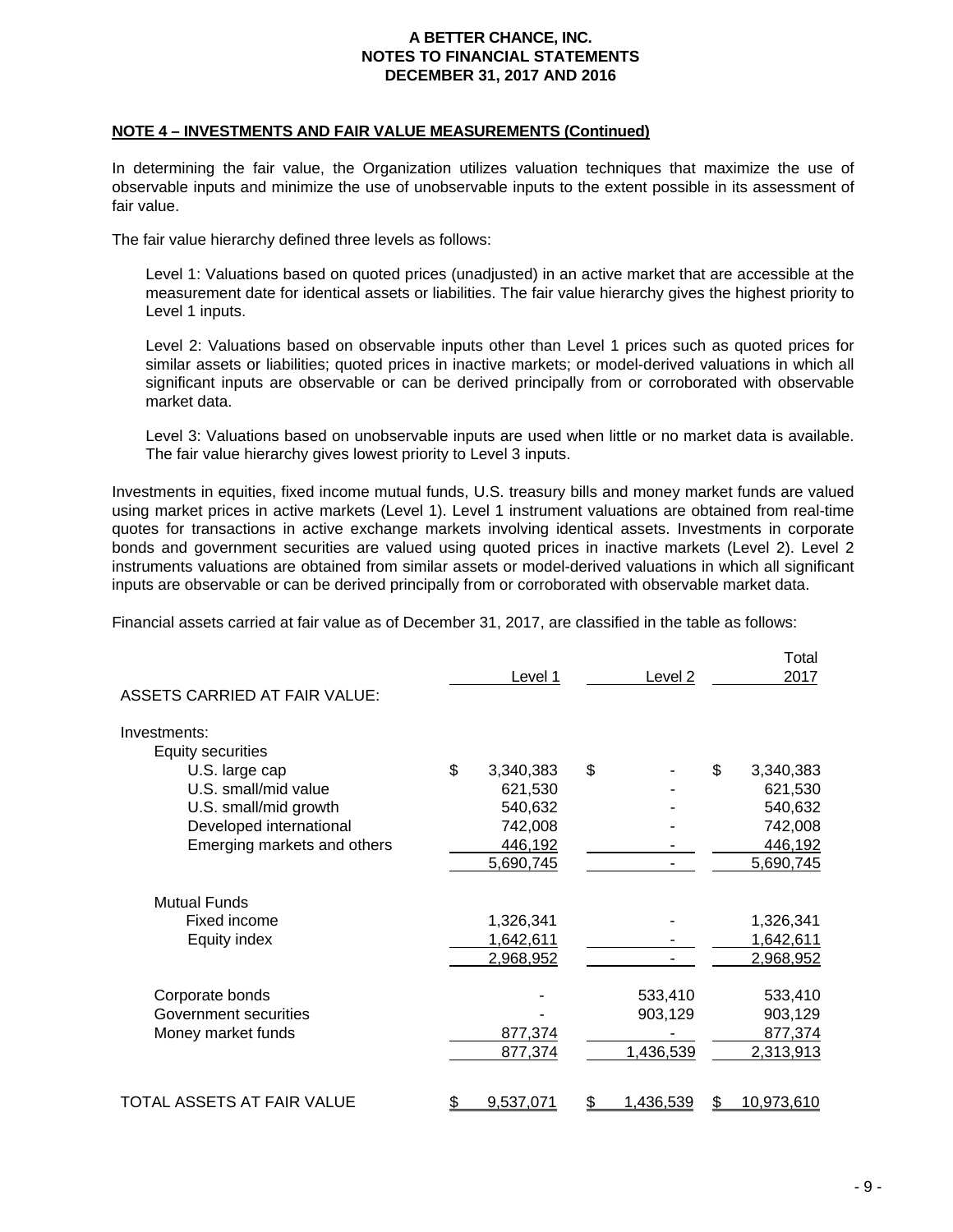### **NOTE 4 – INVESTMENTS AND FAIR VALUE MEASUREMENTS (Continued)**

Financial assets carried at fair value as of December 31, 2016 are classified in the table as follows:

|                                      |                  |                 |     | Total      |
|--------------------------------------|------------------|-----------------|-----|------------|
| <b>ASSETS CARRIED AT FAIR VALUE:</b> | Level 1          | Level 2         |     | 2016       |
| Investments:                         |                  |                 |     |            |
| Equity securities                    |                  |                 |     |            |
| U.S. large cap                       | \$<br>4,080,328  | \$              | \$  | 4,080,328  |
| U.S. small/mid value                 | 372,890          |                 |     | 372,890    |
| U.S. small/mid growth                | 796,110          |                 |     | 796,110    |
| Developed international              | 750,170          |                 |     | 750,170    |
| Emerging markets and others          | 548,666          |                 |     | 548,666    |
|                                      | 6,548,164        |                 |     | 6,548,164  |
| <b>Mutual Funds</b>                  |                  |                 |     |            |
| Fixed income                         | 2,081,130        |                 |     | 2,081,130  |
| Equity index                         | 1,209,198        |                 |     | 1,209,198  |
|                                      | 3,290,328        |                 |     | 3,290,328  |
| Corporate bonds                      |                  | 472,653         |     | 472,653    |
| Government securities                |                  | 1,080,370       |     | 1,080,370  |
| Money market funds                   | 784,864          |                 |     | 784,864    |
|                                      | 784,864          | 1,553,023       |     | 2,337,887  |
|                                      |                  |                 |     |            |
| TOTAL ASSETS AT FAIR VALUE           | \$<br>10,623,356 | \$<br>1,553,023 | \$. | 12,176,379 |

The availability of observable market data is monitored to assess the appropriate classification of financial instruments within the fair value hierarchy. Changes in economic conditions or model-based valuation techniques may require the transfer of financial instruments from one fair value level to another. In such instances, the transfer is reported at the end of the reporting period. For the year ended December 31, 2017 and for the sixteen month period ended December 31, 2016, there were no transfers in or out of levels 1, 2 or 3.

#### **NOTE 5 – PROPERTY AND EQUIPMENT**

Property and equipment consists of the following as of December 31:

|                                                               | 2017                   |   | 2016                | Estimated<br><b>Useful Lives</b> |
|---------------------------------------------------------------|------------------------|---|---------------------|----------------------------------|
| Furniture and equipment<br>Leasehold improvements             | \$<br>68,767<br>48,525 | S | 64.067<br>48,525    | 3 Years<br>7-10 Years            |
| Total cost<br>Less: accumulated depreciation and amortization | 117,292<br>(86,010)    |   | 112,592<br>(64,088) |                                  |
| Net book value                                                | 31,282                 |   | 48.504              |                                  |

Depreciation and amortization expense amounted to \$21,922 and \$28,277 for the year ended December 31, 2017 and for the sixteen month period ended December 31, 2016, respectively.

Total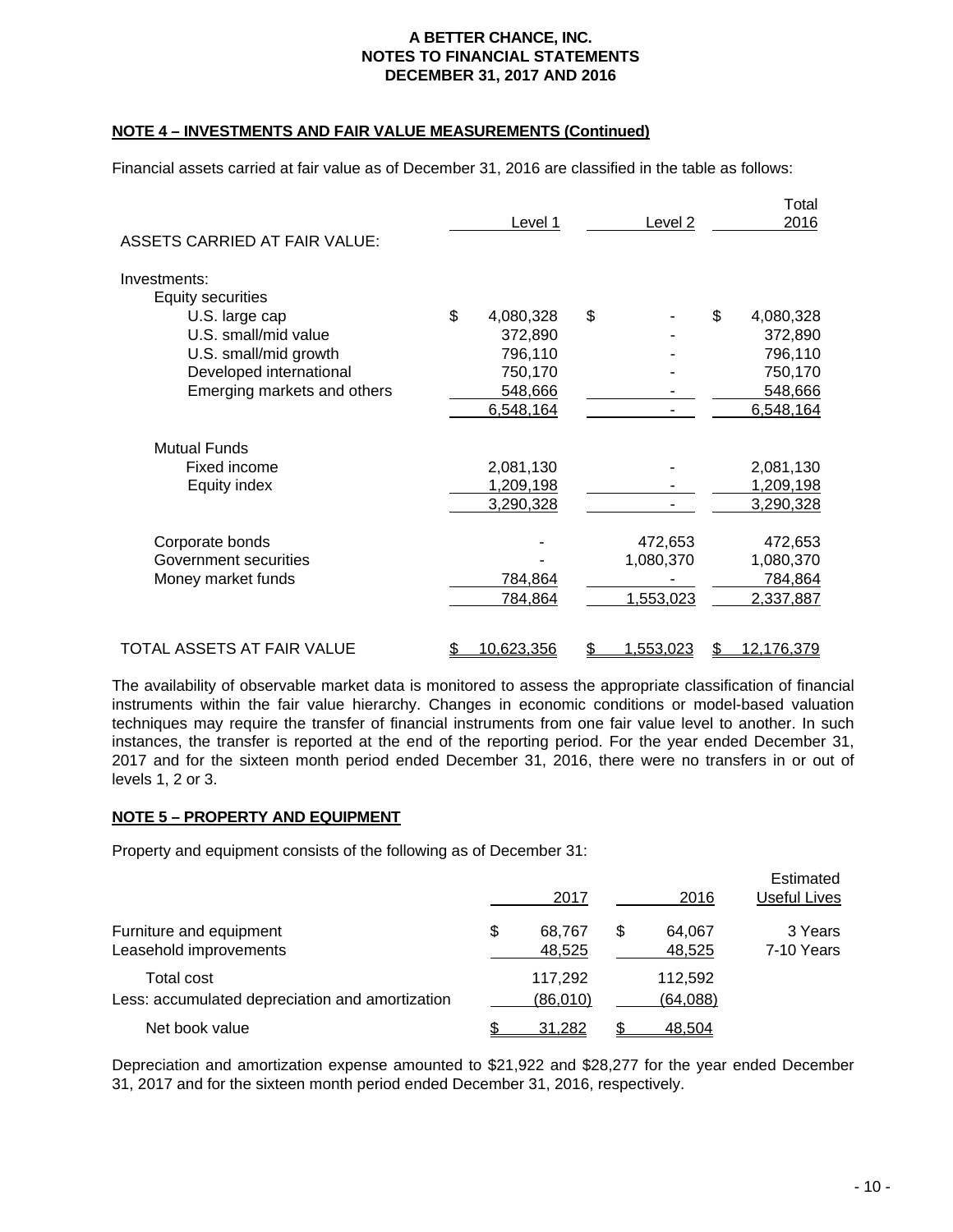### **NOTE 6 – BANK LINES OF CREDIT**

The Organization has a revolving line of credit of \$600,000 with a financial institution. The line bears interest at the prime rate (3.25% as of December 31, 2017) and will expire on August 31, 2018. The line is payable on demand and borrowings are secured by \$600,000 in money market funds owned by the Organization. As of December 31, 2017 and 2016, the outstanding balance amounted to \$0.

The Organization has another line of credit account with a financial institution that is secured by the Organization's investments. There is no expiration date on this line. Such investments ("pledged collateral") are segregated and consist of equity and fixed income securities. The maximum amount of credit is equal to 70% of the fair value of the pledged collateral less outstanding loan balances and accrued finance charges. The line bears a variable interest rate equal to the LIBOR rate plus 3% resulting in a rate of 4.56% and 3.77% as of December 31, 2017 and 2016, respectively. The loan is payable on demand and is secured by pledged collateral with a fair value of \$5,232,801 and \$4,782,452 as of December 31, 2017 and 2016, respectively. The outstanding balance amounted to \$1,454,000 and \$2,954,000 as of December 31, 2017 and 2016, respectively. As of June 15, 2018, the outstanding balance amounted to \$1,654,000.

Interest expense incurred for the lines of credit amounted to \$86,099 and \$75,661 for the year ended December 31, 2017 and for the sixteen month period ended December 31, 2016, respectively.

### **NOTE 7 – CONTRIBUTIONS AND GRANTS**

Contributions and grant revenues consist of the following for the year ended December 31, 2017 and the sixteen month period ended December 31, 2016:

| 2016                 |   | 2017                       |                                           |  |
|----------------------|---|----------------------------|-------------------------------------------|--|
| 508,070<br>1,569,951 | S | 839,703<br>\$<br>1,126,398 | <b>Institutions</b><br><b>Individuals</b> |  |
| 2,078,021            |   | 1.966.101                  |                                           |  |

# **NOTE 8 – RETIREMENT PLANS**

- A. The Organization has a frozen defined contribution retirement plan that used to cover all eligible employees. Employees were eligible to participate in the plan after completion of two years of service. The benefits were completely vested immediately after eligibility occurred.
- B. The Organization has a 401(k) plan (the "Plan") effective January 1, 2012. All employees other than those classified as temporary employees are eligible to participate in the salary deferral contribution and the safe harbor non-elective portions of the Plan upon their date of hire. Employees other than those classified as temporary employees are eligible to participate in the non-safe harbor non-elective portion of the Plan after a 1-year period of service. For the year ended December 31, 2017 and for the sixteen month period ended December 31, 2016, the Organization elected to make a safe harbor non-elective contribution of 3% of each eligible participant's compensation and these benefits are 100% vested. For the year ended December 31, 2017 and for the sixteen month period ended December 31, 2016, the Organization elected to make a contribution to the non-safe harbor portion of the Plan of an additional 2% of each eligible participant's compensation for the portion of compensation within the social security earnings base and 7% on the compensation above the social security earnings base. These benefits vest at 20% per year over 5 years of service. Contributions to the Plan for the year ended December 31, 2017 and for the sixteen month period ended December 31, 2016 amounted to \$96,242 and \$87,805, respectively.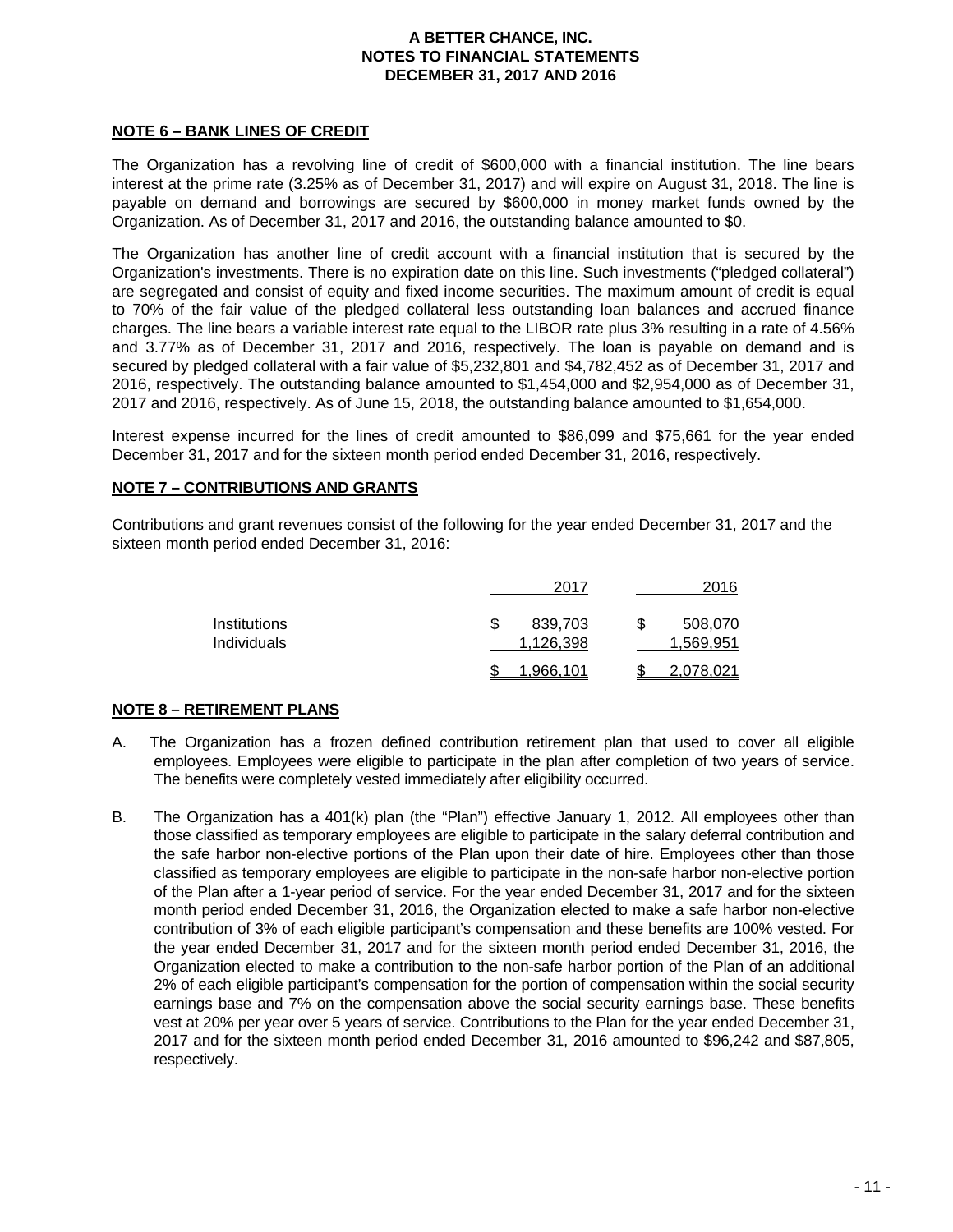### **NOTE 9** – **COMMITMENTS AND CONTINGENCIES**

A. The Organization leases office space in New York, California, and Georgia. The Organization has an outstanding letter of credit of \$105,608 as security for the New York office lease. In addition to the base rent for its premises, the Organization is required to pay its allocated share of taxes and operating costs. The Organization also has entered into non-cancelable operating leases for office equipment. Minimum annual rentals for real property and equipment are approximately as follows for years ended subsequent to December 31, 2017:

|      | Real            |                  |                |
|------|-----------------|------------------|----------------|
|      | <b>Property</b> | <b>Equipment</b> | Total          |
| 2018 | 344,000<br>S    | 131,000<br>\$    | \$<br>475,000  |
| 2019 | 337,000         | 114,000          | 451,000        |
| 2020 | 348,000         | 114,000          | 462,000        |
| 2021 | 129,000         | 114,000          | 243,000        |
| 2022 |                 | 114,000          | 114,000        |
|      | 1,158,000       | \$<br>587,000    | <u>745,000</u> |

The rental commitment presented above does not include certain operating leases, which are currently on a month-to-month basis.

Rent expense for each year is based on the total lease commitment recognized over the life of the lease on a straight-line basis. As of December 31, 2017 and 2016, a deferred rent liability of \$136,497 and \$162,429, respectively, is included in the accompanying statements of financial position, under the straight lining method of accounting.

Rent expense for real property (including real estate tax escalation charges and other operating expenses) for the year ended December 31, 2017 and for the sixteen month period ended December 31, 2016 amounted to approximately \$347,000 and \$456,000, respectively .

Rent expense for equipment for the year ended December 31, 2017 and for the sixteen month period ended December 31, 2016, amounted to approximately \$72,000 and \$96,000, respectively.

B. The Organization believes it has no uncertain tax positions as of December 31, 2017 and 2016, in accordance with Accounting Standards Codification ("ASC") Topic 740, which provides standards for establishing and classifying any tax provisions for uncertain tax positions.

# **NOTE 10 – TEMPORARILY RESTRICTED NET ASSETS**

Temporarily restricted net assets are available for the following purposes as of December 31:

|                                                                                              | 2017                    | 2016                    |
|----------------------------------------------------------------------------------------------|-------------------------|-------------------------|
| Contributions with purpose restrictions:<br>Scholarships<br>Specific programs (time/purpose) | \$<br>10,226<br>597,043 | \$<br>25,726<br>231,950 |
|                                                                                              | 607,269                 | 257,676                 |
| Contributions with time restrictions<br>Unappropriated<br>endowment<br>earnings<br>from      | 874,074<br>1,138,153    | 1,063,996<br>353,912    |
|                                                                                              | 2,619,496               | 1,675,584               |

Net assets released from restrictions amounted to \$583,519 and \$2,170,110, during the year ended December 31, 2017 and for the sixteen month period ended December 31, 2016, respectively, by incurring expenses or the passage of time thus satisfying the restricted purposes.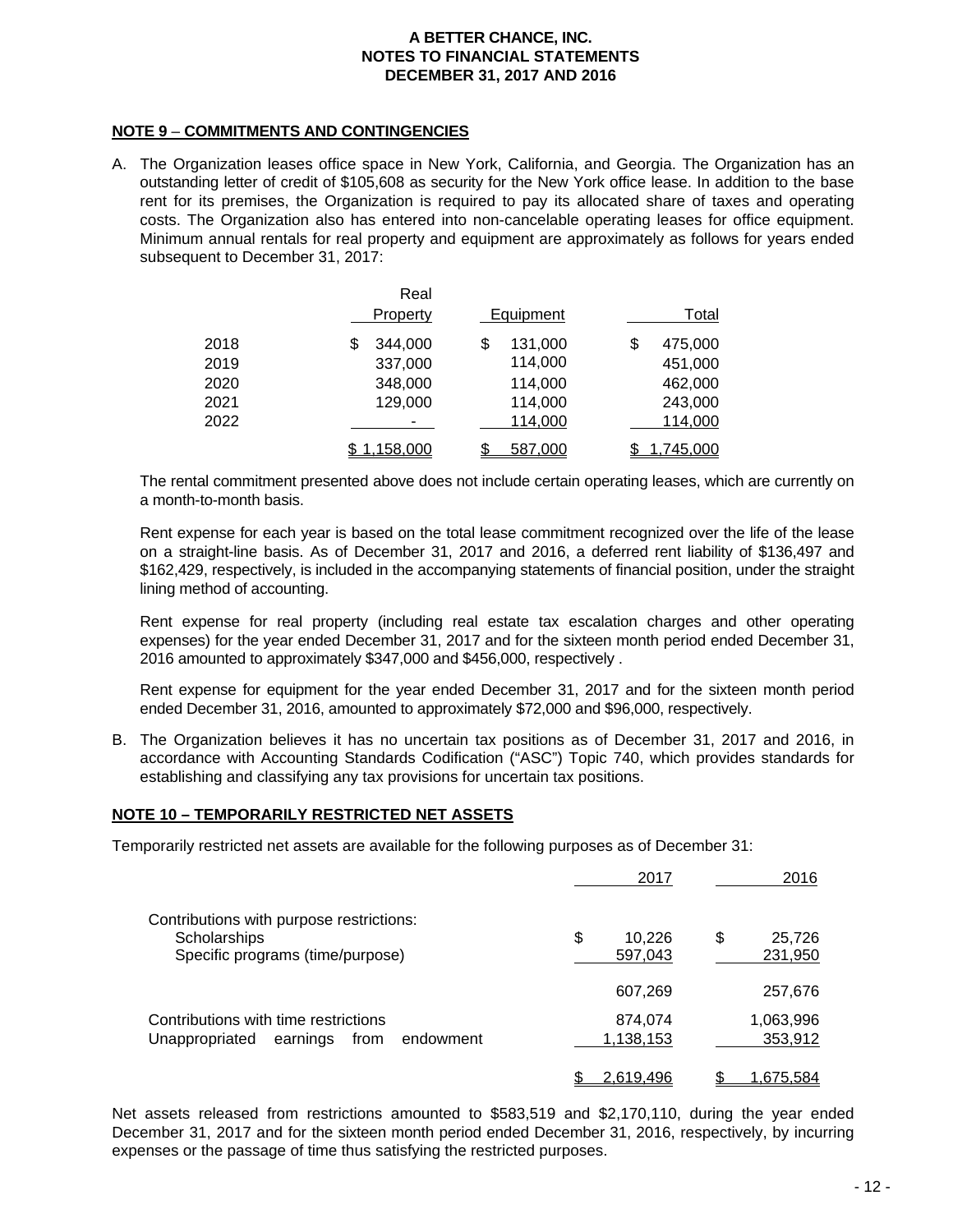### **NOTE 11** – **PERMANENTLY RESTRICTED NET ASSETS**

Permanently restricted net assets consist of investments restricted to the following purposes as of December 31:

|                                                             |   | 2017       |   | 2016              |  |
|-------------------------------------------------------------|---|------------|---|-------------------|--|
| <b>College Preparatory Schools Program</b>                  | S | 7,797,500  | S | 9,797,500         |  |
| For a Better Life Foundation Fund - scholarship for schools |   | 1,200,000  |   | 1,200,000         |  |
| Diana Ross scholarships                                     |   | 57.456     |   | 57,456            |  |
| Safety net program                                          |   | 50,000     |   | 50,000            |  |
| Perpetual trust                                             |   | 1,093,373  |   | 999,869           |  |
|                                                             |   | 10.198.329 |   | <u>12,104,825</u> |  |

Permanently restricted net assets consist of the following funds as of December 31:

|                                                                            | 2017                   | 2016                        |
|----------------------------------------------------------------------------|------------------------|-----------------------------|
| Donor-restricted endowment funds<br>Beneficial interest in perpetual trust | 9,104,956<br>1,093,373 | 11,104,956<br>S.<br>999,869 |
|                                                                            | <u>10,198,329</u>      | <u>12,104,825</u>           |

As required by U.S. GAAP, net assets associated with endowment funds are classified and reported based on the existence or absence of donor-imposed restrictions. The Organization is subject to the Massachusetts-enacted version of the Uniform Prudent Management of Institutional Funds Act ("UPMIFA") in relation to its donor restricted endowment funds. The Board of Directors of the Organization has interpreted the Massachusetts-enacted version of UPMIFA as allowing the Organization to appropriate for expenditure or accumulate as much of an endowment fund as the Organization determines is prudent for the uses, benefits, purposes and duration for which the endowment funds are established, subject to the intent of the donor as expressed in the gift instrument. The earnings from the endowment funds shall be temporarily restricted until appropriated for expenditure by the Board of Directors.

The Organization's endowment investment policy is to invest primarily in a mix of equities and fixed income securities based on an asset allocation to satisfy its overall endowment financial and investment objectives, such as to preserve the principal, protect against inflation, receive stable returns and achieve long-term growth. The Organization relies on a total return strategy in which investment returns are achieved through both capital appreciation (realized and unrealized) and current yield (interest and dividends).

The objective of the endowment spending policy is to provide a steady, growing income stream to support the Organization's programs while providing sufficient reinvestment to protect the endowment from inflation. Endowment spending is set at 5% of the three-year moving average of the market value of the endowment funds at the end of the fiscal year.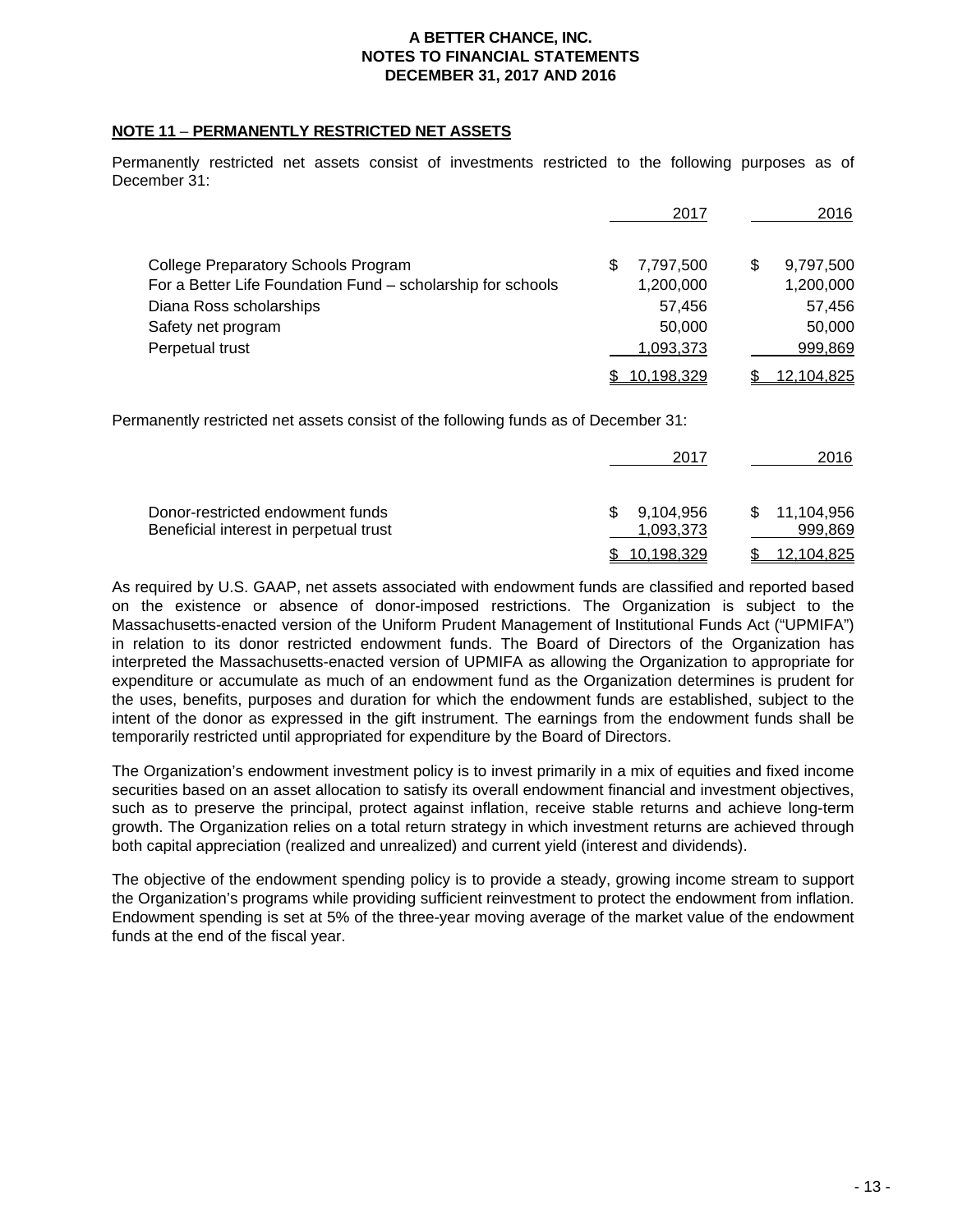# **NOTE 11** – **PERMANENTLY RESTRICTED NET ASSETS (Continued)**

Changes in endowment net assets as of December 31, 2017, are as follows:

|                                                                                               | <b>Board</b><br>Designated | Temporarily<br>Restricted                                |   | Permanently<br>Restricted               | Total<br>2017                         |
|-----------------------------------------------------------------------------------------------|----------------------------|----------------------------------------------------------|---|-----------------------------------------|---------------------------------------|
| Repurposed contribution<br>Investment gain on endowments<br>Board appropriated for operations | \$<br>٠<br>12.971<br>٠     | \$<br>$\overline{\phantom{0}}$<br>1.284.241<br>(500,000) | S | (2,000,000)<br>$\overline{\phantom{0}}$ | (2,000,000)<br>1,297,212<br>(500,000) |
| Endowment net assets, beginning of year                                                       | 82,333                     | 353.912                                                  |   | 11.104.956                              | 11.541.201                            |
| Endowment net assets, end of year                                                             | 95.304                     | .138.153                                                 |   | 9.104.956                               | 10.338.413                            |

Changes in endowment net assets as of December 31, 2016, are as follows:

|                                                                                     | <b>Board</b><br>Designated | Temporarily<br>Restricted  | Permanently<br>Restricted |   | Total<br>2016                  |
|-------------------------------------------------------------------------------------|----------------------------|----------------------------|---------------------------|---|--------------------------------|
| Contributions<br>Investment gain on endowments<br>Board appropriated for operations | \$<br>٠<br>7,333<br>٠      | \$<br>598.921<br>(700,000) | \$<br>12.500              | S | 12,500<br>606,254<br>(700,000) |
| Endowment net assets, beginning of period                                           | 75,000                     | 454.991                    | 11.092.456                |   | 11.622.447                     |
| Endowment net assets, end of year                                                   | 82,333                     | 353,912                    | 11,104,956                |   | 11,541,201                     |

Interest and dividends from donor restricted endowment funds are temporarily restricted for specific purposes, and are presented as temporarily restricted investment activity and Board appropriations in the statements of activities.

From time to time, the fair value of assets associated with individual donor-restricted endowment funds may fall below the value of the initial and subsequent donor gift amounts (underwater). When underwater endowment funds exist, they are classified as a reduction of unrestricted net assets. There were no underwater endowment funds as of December 31, 2017 and 2016.

As of December 31, 2017 and 2016, certain endowment assets are pledged as collateral for the lines of credit as detailed in Note 6, with the consent of the donor. During the year ended December 31, 2017, endowment funds amounting to \$2,000,000 were repurposed (as agreed to by the donor) to pay down the lines of credit.

# **NOTE 12 – CONCENTRATION OF CREDIT RISK**

Cash and cash equivalents and investments that potentially subject the Organization to a concentration of credit risk include cash and money market accounts with three banks that exceed the Federal Deposit Insurance Corporations ("FDIC") insurance limits. Interest bearing accounts are insured up to \$250,000 per depositor. As of December 31, 2017 and 2016 there was approximately \$789,000 and \$696,000, respectively, of money market funds held by one bank that exceeded FDIC limits. Such excess includes outstanding checks.